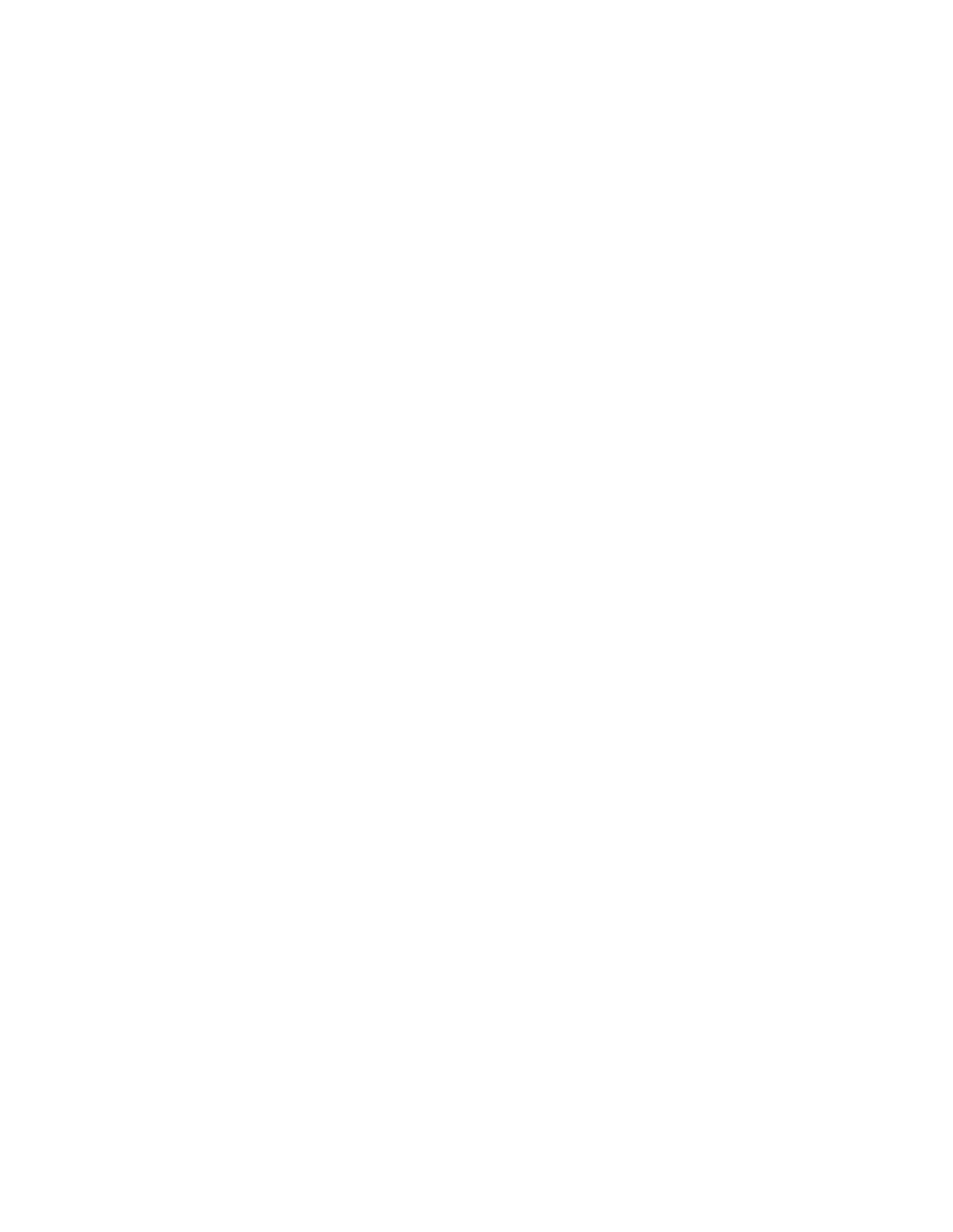#### *Alabama*

*Lynn Beshear* Commissioner Alabama Department of Mental Health 100 North Union Street RSA Union Building Montgomery, Alabama 36130 Phone: 334-242-3640 Email: lynn.beshear@mh.alabama.gov

*Diane Baugher* Associate Commissioner MHSA Services Division Alabama Department of Mental Health 100 North Union Street RSA Union Bldg. Suite 420 Montgomery, Alabama 36104 Phone: 334-242-3642 Email: diane.baugher@mh.alabama.gov

*Gayla Caddell, M.S.* Coordinator, Child & Adolescent MI Services Alabama Department of Mental Health 100 North Union Street Montgomery, Alabama 36130 Phone: 334-353-7832 Email: gayla.caddell@Mh.alabama.gov

#### *Eric Carpenter*

Director, MI Hospital Facilities Alabama Department of Mental Health 1305 James I Harrison, Jr Parkway Tuscaloosa, Alabama 35405 Phone: 205-554-4337 Email: eric.carpenter@mh.alabama.gov *Annie Jackson, M.P.A., C.P.M.* Facility Director Taylor Hardin Secure Medical Facility Alabama Department of Mental Health 1301 Jack Warner Parkway Northeast Tuscaloosa, Alabama 35404 Phone: 205-462-4506 Email: annie.jackson@hardin.mh.alabama.gov

*Tammie McCurry* Interim Associate Commissioner Alabama Department of Mental Health 100 North Union Street RSA Union Bldg. Suite 420 Montgomery, Alabama 36104 Phone: 334-242-3642 Email: tammie.mccurry@mh.alabama.gov

*Audrey McShan* Hospital Director Alabama Department of Mental Health Bryce Hospital 1651 Ruby Tyler Parkway Tuscaloosa, Alabama 35404 Phone: 205-507-8300 Email: audrey.mcshan@bryce.mh.alabama.gov

#### *Alaska*

*Gennifer Moreau* **Director** Alaska Division of Behavioral Health 3601 C Street, Suite 934 Anchorage, Alaska 99803 Phone: 907.269.4804 Email: gennifer.moreau@alaska.gov

*Brita Bishop* Administrator Alaska Division of Behavioral Health Treatment P.O. 110620 Juneau, Alaska 99811 Phone: 907-465-4994 Email: brita.bishop@alaska.gov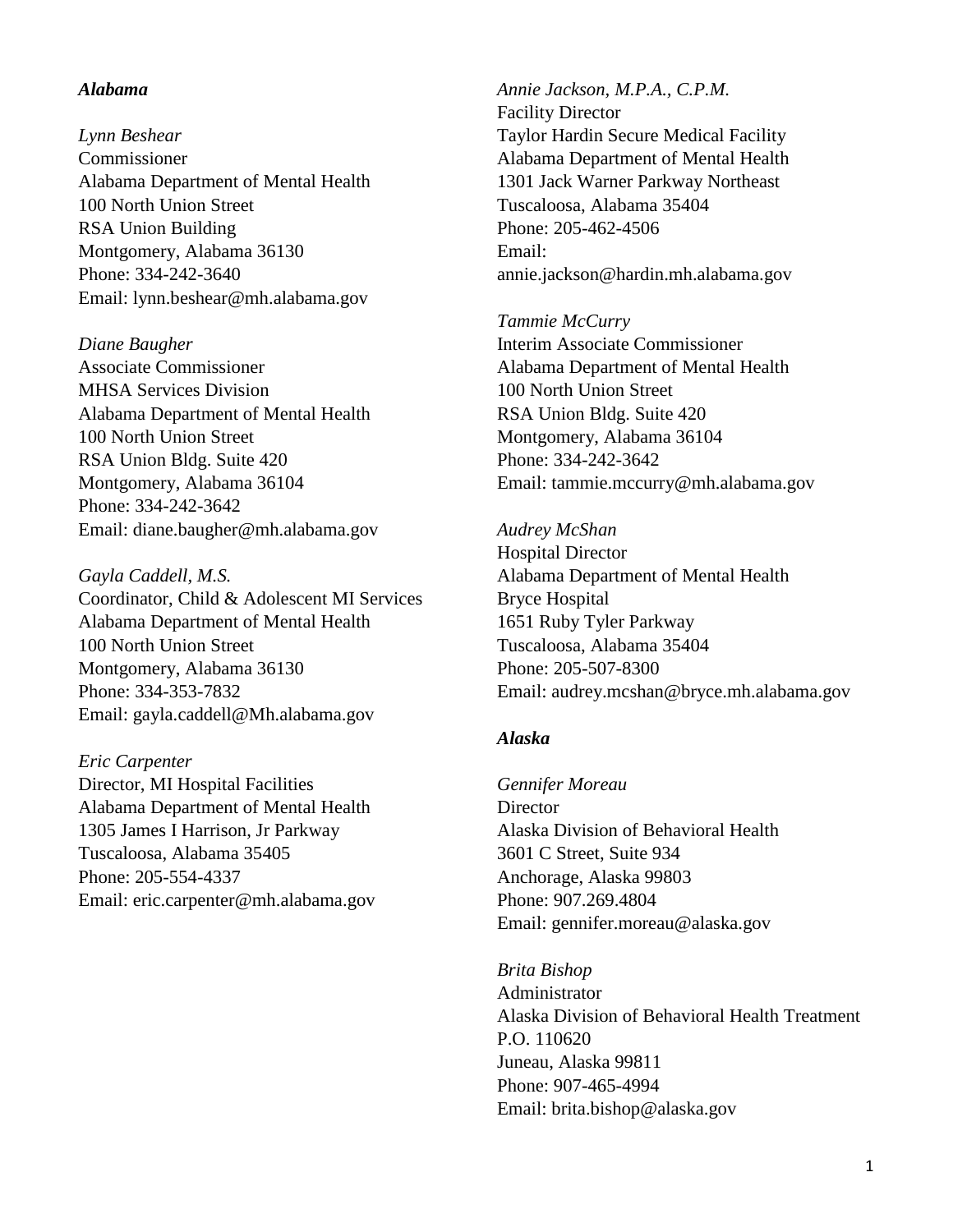*Deedee Raymond, M.S.* Behavioral Health Quality Assurance Supervisor Alaska Division of Behavioral Health 3601 C Street, Suite 934 Anchorage, Alaska 99503 Phone: 907-269-3619 Email: deedee.raymond@alaska.gov

*Albert Wall* Deputy Commissioner for Family, Community & Integrated Services Alaska Division of Behavioral Health PO Box 110650 Juneau, Alaska 99811 Phone: 907-465-3030 Email: a.wall@alaska.gov

#### *Arkansas*

*Bridget Atkins* Clinical Director Arkansas Department of Human Services Division of Aging, Adult & Behavioral Health PO Box 1437, Slot W241 Little Rock, Arkansas 72203 Phone: 501-686-9515 Email: bridget.atkins@dhs.arkansas.gov

#### *California*

*Stephanie Clendenin* Acting Director California Department of State Hospitals 1600 9th Street Sacramento, California 95843 Phone: 916-651-8970 Email: Stephanie.clendenin@dsh.ca.gov

*Katherine Warburton, D.O.* Medical Director California Department of State Hospitals 1600 9th Street, Suite 400 Sacramento, California 95814 Phone: 916-654-3602 Email: katherine.warburton@dsh.ca.gov

#### *Colorado*

*Robert Werthwein, Ph.D.* **Director** Colorado Department of Human Services Office of Behavioral Health 3824 W. Princeton Circle Denver, Colorado 80236 Phone: 303-866-7434 Email: robert.werthwein@state.co.us

#### *Connecticut*

*Miriam E. Delphin-Rittmon, Ph.D.* Commissioner Department of Mental Health & Addiction **Services** 410 Capitol Avenue Hartford, Connecticut 06106 Phone: 860-418-6676 Email: miriam.delphin-rittmon@ct.gov

*Cheri Bragg* Director of Recovery Community Affairs Department of Mental Health and Addition Services/Yale PRCH 410 Capitol Ave Hartford, Connecticut 06106 Phone: 860-426-4534 Email: Cheri.braff@ct.gov

*Marlene Jacques* Director of Deaf Services Department of Mental Health & Addiction Services 410 Capitol Avenue, 4th Floor Hartford, Connecticut 06134 Phone: 860-418-6974 Email: marlene.jacques@ct.gov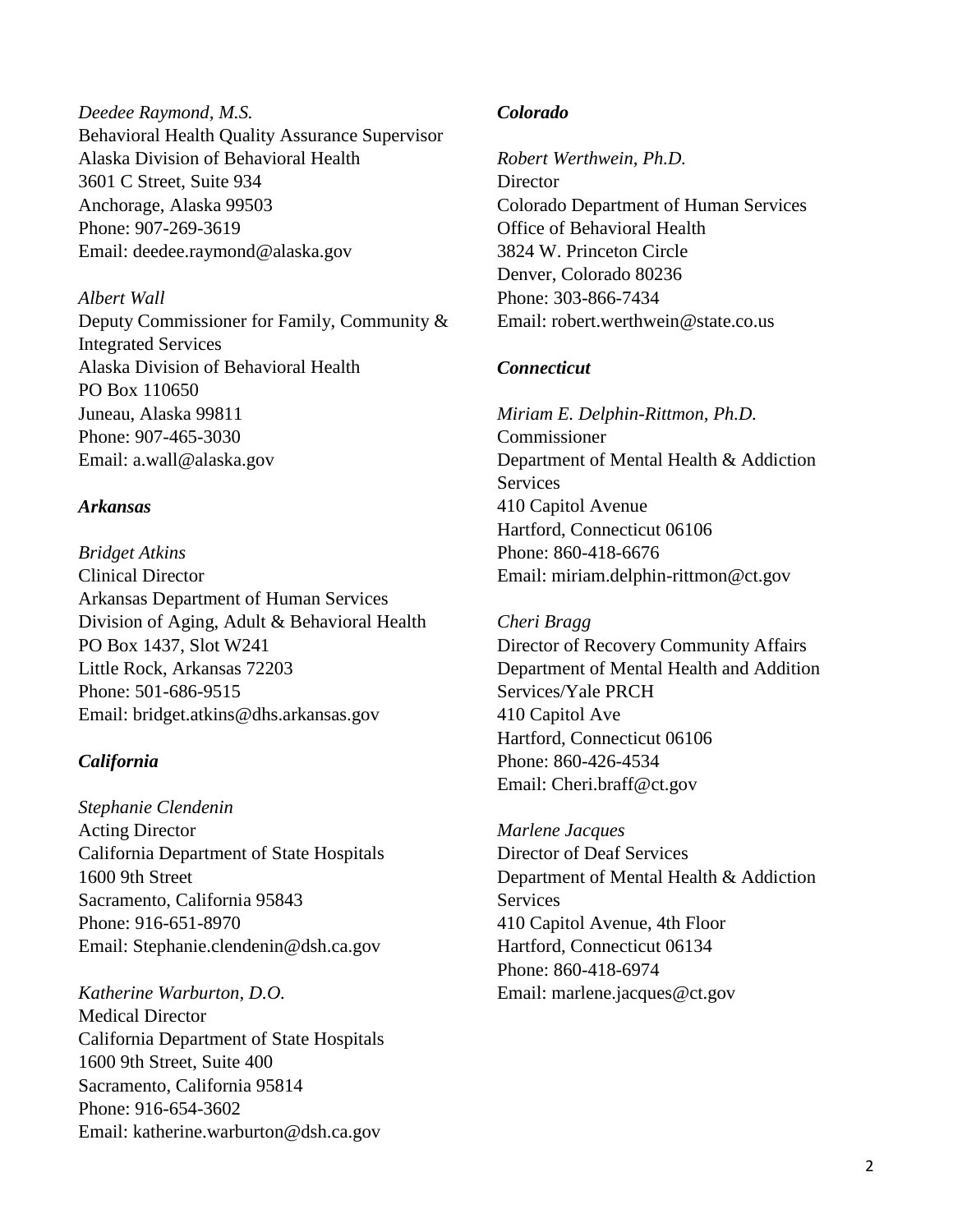*Michael Norko, M.D, M.A.R.* Director of Forensic Services Department of Mental Health & Addiction Services 410 Capitol Avenue PO Box 341431 Hartford, Connecticut 06134 Phone: 860-262-6733 Email: michael.norko@ct.gov

#### *Delaware*

*Elizabeth Romero* **Director** Division of Substance Abuse and Mental Health 1901 North Dupont Highway Springer Building New Castle, Delaware 19720 Phone: 302-255-9404 Email: elizabeth.romero@delaware.gov

*Robert Dunleavy* Division Director Delaware Department of Services for Children, Youth and their Families 1825 Faulkland Road Wilmington, Delaware 19805 Phone: 302-388-7631 Email: Robert.Dunleavy@delaware.gov

*Cara Sawyer* Deputy Director Division of Substance Abuse and Mental Health 1901 North Dupont Highway Springer Building New Castle, Delaware 19720 Phone: 302-255-2788 Email: cara.sawyer@delaware.gov

*Daphne Warner* Deputy Director Delaware Department of Services for Children, Youth and their Families 1825 Faulkland Road Wilmington, Delaware 19805 Phone: 302-332-7682 Email: Daphne.Warner@delaware.gov

#### *Alexia Wolf, M.P.H.*

Chief of Social Determinant and Support Services Division of Substance Abuse and Mental Health 1901 North Dupont Highway Springer Building New Castle, Delaware 19720 Phone: 302-255-2701 Email: alexia.wolf@delaware.gov

#### *District of Columbia*

*Barbara J. Bazron, Ph.D.* **Director** District of Columbia Department of Behavioral Health 64 New York Avenue, NE, 3rd Floor Washington, District of Columbia 20002 Phone: 202-673-2246 Email: barbara.bazron@dc.gov

*Marc Dalton, M.D., M.P.H.* Interim Chief Medical Officer Department of Behavioral Health Clinical Services Administration 64 New York Avenue, NE, Room 346 Washington, District of Columbia 20002 Phone: 202-673-1939 Email: marc.dalton@dc.gov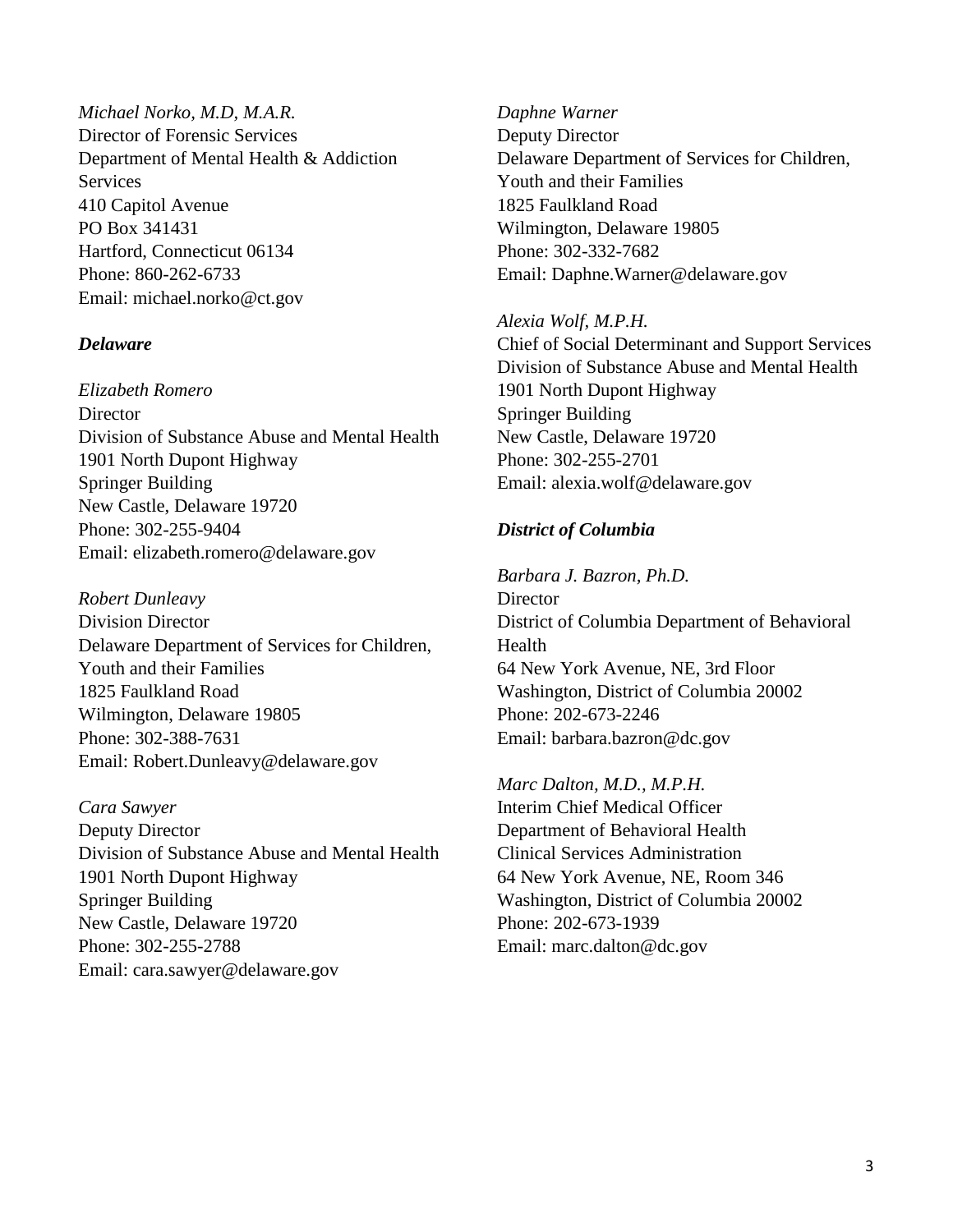*Chad Tillbrook, Ph.D.* Director, Forensic Services Division District of Columbia Department of Behavioral Health 64 New York Avenue, NE, 3rd Floor Washington, District of Columbia 20002 Phone: 202- 727-8799 Email: chad.tillbrook@dc.gov

#### *Federated States of Micronesia*

*Benido Victor* **Director** FSM Behavioral Health & Wellness Program Department of Health & Social Affairs P.O. Box PS-70 Palikir, Pohnpei FM 96941 Email: bvictor@fsmhealth.fm

*Juveena S. Jose* Data Coordinator FSM Behavioral Health & Wellness Program FSM Department of Health and Social Affairs P.O. Box PS-70 Palikir, Pohnpei FM 96941 Phone: 691-320-5520 Email: jjose@fsmhealth.fm

#### *Florida*

*Rodney Moore* Assistant Secretary Florida Department of Children and Families 1317 Winewood Blvd., Bldg. 6, Rm 291 Tallahassee, Florida 32399 Phone: 850-717-4416 Email: rodney.moore@myflfamilies.com

*Carolyn Drazinic, M.D., Ph.D.* Chief Medical Officer Florida Department of Children and Families 1317 Winewood Blvd., 3-327 Tallahassee, Florida 32399 Phone: 904-646-7002 Email: carolyn.drazinic@myflfamilies.com

#### *Georgia*

*Jill Mays, M.S., L.P.C.* Director, Office of Federal Grant Programs and Cultural & Linguistic Competency Georgia Department of Behavioral Health and Developmental Disabilities 2 Peachtree Street NW, Suite 23-420 Atlanta, Georgia 30303 Phone: 404-657-5681 Email: jill.mays@dbhdd.ga.gov

*Dante McKay* Director, Office of Children, Young Adults & Families Georgia Department of Behavioral Health and Developmental Disabilities 2 Peachtree Street Suite 23-102 Atlanta, Georgia 30303 Phone: 404-615-8204 Email: dante.mckay@dbhdd.ga.gov

*Tony Sanchez, C.P.S.-A.D., C.A.D.C.* Director, Office of Recovery Transformation Georgia Department of Behavioral Health and Developmental Disabilities 2 Peachtree St., NW Atlanta, Georgia 30303 Phone: 404-576-3211 Email: tony.sanchez@dbhdd.ga.gov

*Thom Snyder* Aging Services Coordinator Georgia Department of Behavioral Health and Developmental Disabilities 2 Peachtree St. N.W. Atlanta, Georgia 30303 Phone: 470- 657-5316 Email: thom.snyder@dhs.ga.gov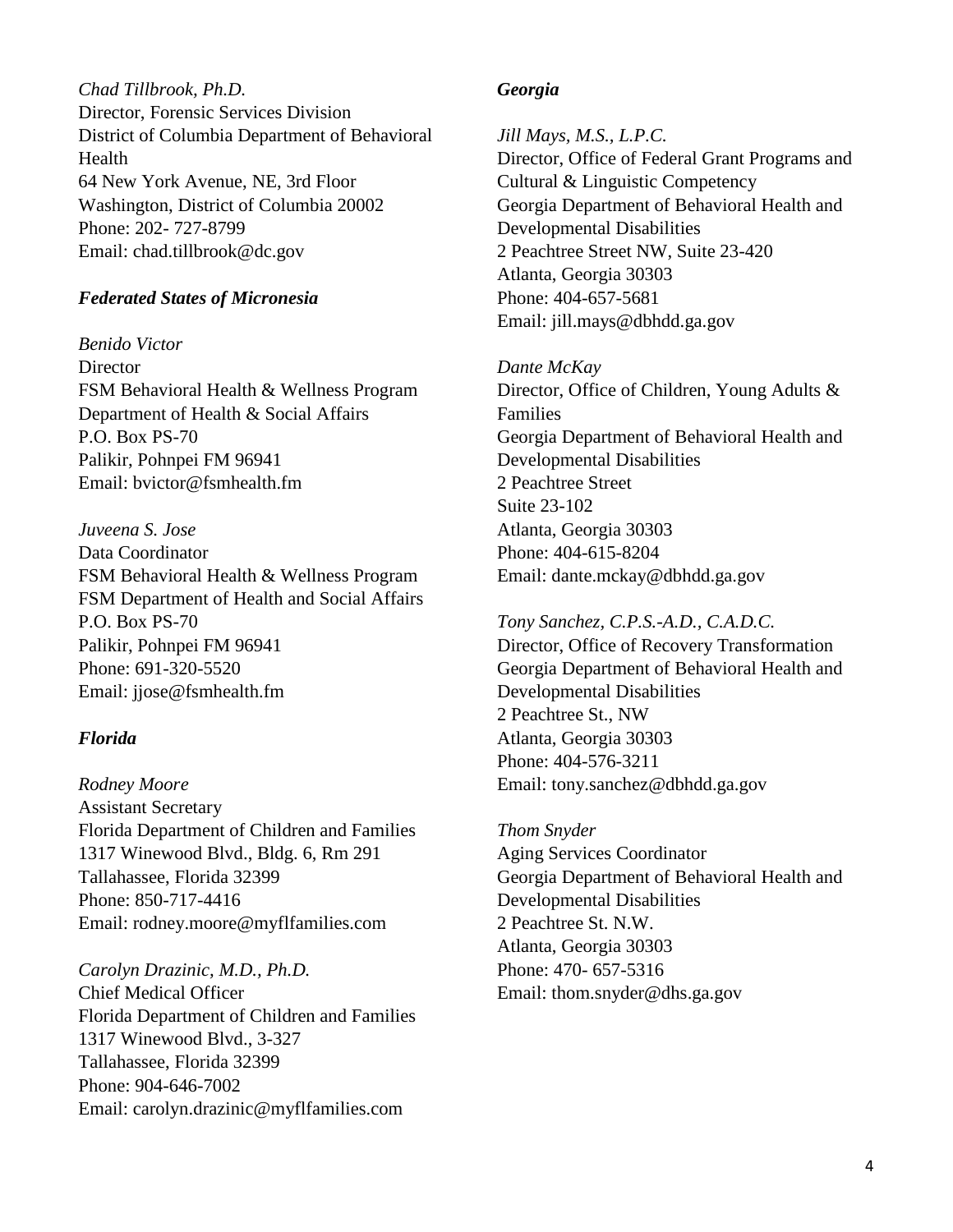*Kelly Sterling* Director, Deaf Services Georgia Department of Behavioral Health and Developmental Disabilities 2 Peachtree St. N.W. Atlanta, Georgia 30303 Phone: 470-451-5321 Email: kelly.sterling@dbhdd.ga.gov

#### *Wendy Tiegreen*

Director, Office of Medicaid and Health Systems Innovation Provider Services Georgia Department of Behavioral Health and Developmental Disabilities 2 Peachtree St. Atlanta, Georgia 30303 Phone: 404-463-2468 Email: wendy.tiegreen@dbhdd.ga.gov

#### *Terri Timberlake, Ph.D.*

State Director of Adult Mental Health Georgia Department of Behavioral Health and Developmental Disabilities 2 Peachtree St NW, 23-100 Atlanta, Georgia 30303 Phone: 404-576-5507 Email: terri.timberlake@dbhdd.ga.gov

#### *Guam*

*Theresa Arriola* **Director** Guam Behavioral Health and Wellness Center 790 Gov. Carlos G. Camacho Road Tamuning, Guam 96913 Phone: 671-647-1901 Email: theresa.arriola@gbhwc.guam.gov

*Reina Sanchez, M.A.* Acting Clinical Administrator Guam Behavioral Health and Wellness Center 790 Governor Carlos G. Camacho Road Tamuning, Guam 96913 Phone: 671-647-5303 Email: reina.sanchez@gbhwc.guam.gov

#### *Hawaii*

*Andrea Armitage, J.D.* Deputy Attorney General Department of Health Department of Attorney General C/O 1250 Punchbowl Street, Room 256 Honolulu, Hawaii 96813 Phone: 807-587-3050 Email: andrea.j.armitage@hawaii.gov

*Lorrin Kim* Chief, Office of Planning, Policy, and Program Development Hawaii Department of Health 1250 Punchbowl Street, Room 120 Honolulu, Hawaii 96813 Phone: 808-586-4189 Email: lorrin.kim@doh.hawaii.gov

*Michelle Nakata* Deputy Attorney General Department of Attorney General 465 South King Street Honolulu, Hawaii 96813 Phone: 808-587-3050 Email: Michelle.E.Nakata@hawaii.gov

*Scott Shimabukuro, Ph.D., A.B.P.P.* Acting Administrator

Child & Adolescent Mental Health Division Hawaii Department of Health 3627 Kilauea Ave., Room 101 Honolulu, Hawaii 96816 Phone: 808-733-9333 Email: scott.shimabukuro@doh.hawaii.gov

*Yara Sutton* Acting Chief AMHD Program Support Services Hawaii Department of Health 2201 Waimano Home Road, Hale F Pearl City, Hawaii 96782 Phone: 808-453-6940 Email: yara.sutton@doh.hawaii.gov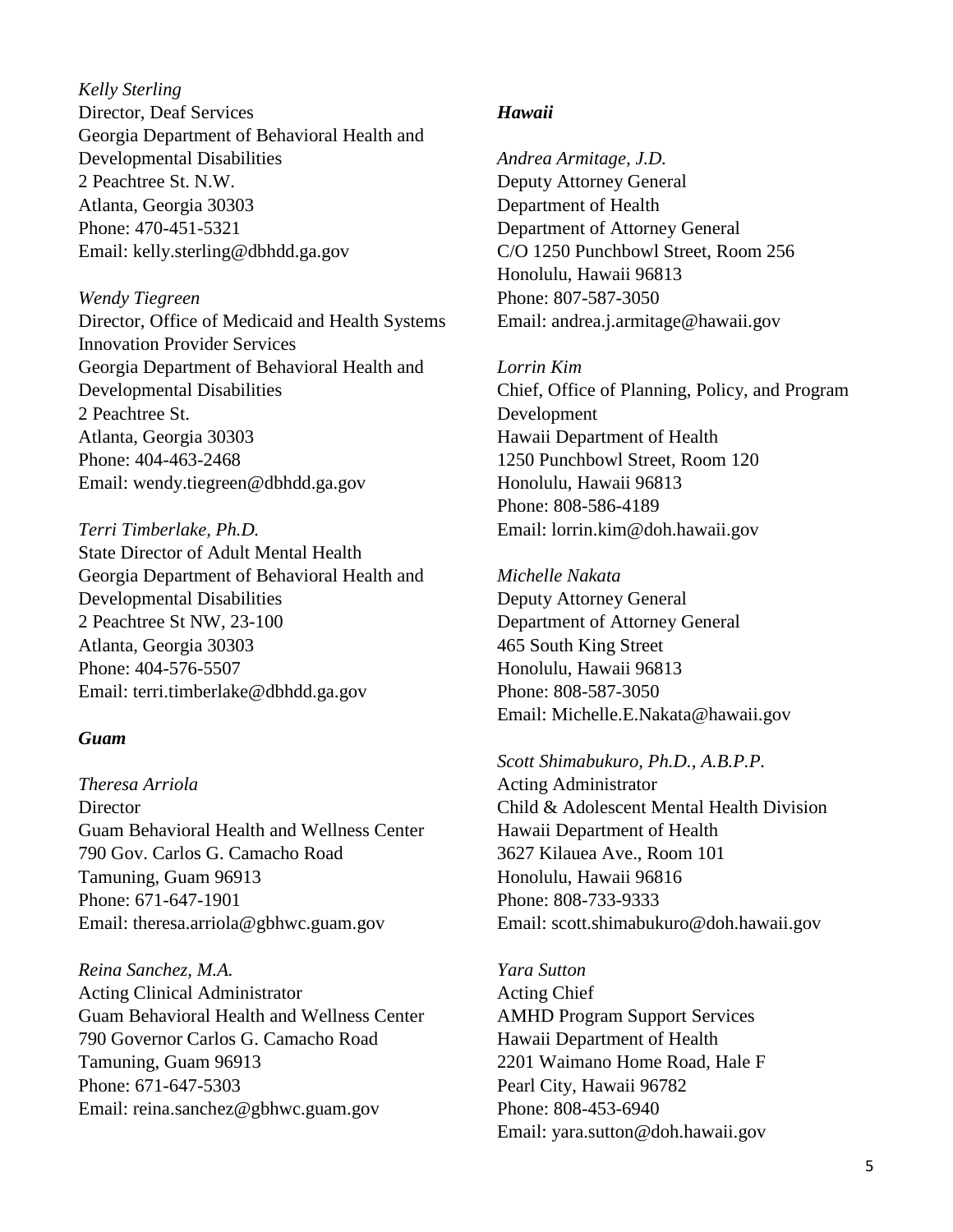#### *Illinois*

*Lisa Betz, L.C.S.W., L.C.P.C.* Deputy Director, Child and Adolescent Services Division of Mental Health Illinois Department of Human Services 600 E Ash, Bldg 500, Fl 3 Springfield, Illinois 62703 Phone: 217-558-3932 Email: lisa.j.betz@illinois.gov

*Brad Hughes, M.D.* Deputy Clinical Director for Inpatient Services Division of Mental Health Illinois Department of Human Services 901 Southwind Road Springfield, Illinois 62703 Phone: 217-416-9792 Email: brad.hughes@illinois.gov

#### *Indiana*

*Jay Chaudhary* **Director** Division of Mental Health and Addiction Indiana Family and Social Services Administration 402 West Washington Street, W353 Indianapolis, Indiana 46204 Phone: 317-964-9149 Email: achaudhary1695@gmail.com

*Sirrilla Blackmon* Deputy Director Indiana Family and Social Services Administration Division of Mental Health and Addiction 402 W. Washington Street, IGCS, W353 Indianapolis, Indiana 46204 Phone: 317-232-7843 Email: sirrilla.blackmon@fssa.in.gov

#### *Amy Brinkley*

Bureau Chief, Office of Consumer Affairs Indiana Family and Social Services Administration 402 W Washington St Indianapolis, Indiana 47909 Phone: 317-618-0293 Email: amy.brinkley@fssa.in.gov

#### *Eric Heeter*

Interim Deputy Director of Adult Services Indiana Family and Social Services Administration 402 W. Washington Street, IGCS, W353 Indianapolis, Indiana 46204 Phone: 317-232-7834 Email: eric.heeter@fssa.in.gov

#### *Kelsi Linville*

Bureau Chief for Adult Mental Health Indiana Family and Social Services Administration 402 W. Washington Street, Room W353 Indianapolis, Indiana 46204 Phone: 317-234-6795 Email: kelsi.linville@fssa.in.gov

#### *Kansas*

*Andrew Brown* Commissioner Kansas Department for Aging & Disability Services 503 S Kansas Ave Topeka, Kansas 66603 Phone: 785-291-3359 Email: andrew.brown@ks.gov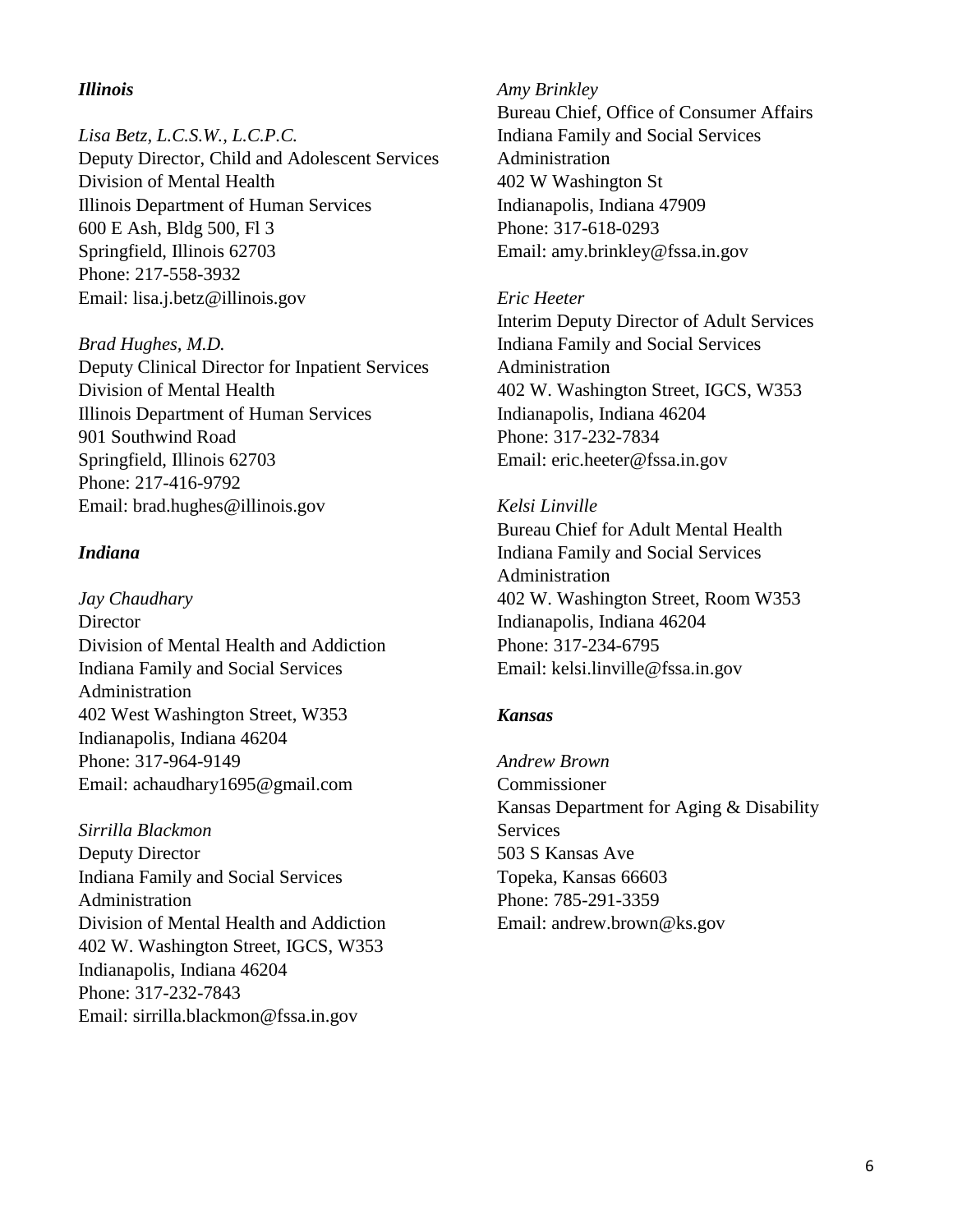#### *Kentucky*

*Wendy Morris* Commissioner Department for Behavioral Health, Developmental & Intellectual Disabilities 275 East Main St., 4W-F Frankfort, Kentucky 40621 Phone: 502-782-6106 Email: wendy.morris@ky.gov

*Allen Brenzel, M.D.* Medical Director Department for Behavioral Health, Developmental & Intellectual Disabilities 275 E. Main Street, 4 WF Frankfort, Kentucky 40621 Phone: 502-782-6102 Email: allen.brenzel@ky.gov

#### *Beth Jordan*

Program Manager Department for Behavioral Health, Developmental & Intellectual Disabilities 275 East Main 4W-G Frankfort, Kentucky 40621 Phone: 502-782-6172 Email: beth.jordan@ky.gov

*Dee Werline* Deputy Commissioner Department for Behavioral Health, Developmental & Intellectual Disabilities 275 East Main St. Frankfort, Kentucky 40601 Phone: 502-782-6109 Email: dee.werline@ky.gov

#### *Louisiana*

*Karen Stubbs, J.D.* Assistant Secretary Office of Behavioral Health P.O. Box 4049 Baton Rouge, Louisiana 70802 Phone: 225-342-8916 Email: Karen.Stubbs@la.gov

*Kimberly Catalon* Program Manager Office of Behavioral Health P. O. Box 4049 Baton Rouge, Louisiana 70821 Phone: 225-342-5979 Email: Kimberly.Catalon@la.gov

*Ann Darling, L.C.S.W.* Program Manager 2 Office of Behavioral Health P. O. Box 4049 Baton Rouge, Louisiana 70821 Phone: 225-342-5979 Email: ann.darling@la.gov

*Ashley Jefferson, Psy.D.* Psychologist 1 Office of Behavioral Health P. O. Box 4049 Baton Rouge, Louisiana 70821

Phone: 225-342-8966 Email: Ashley.Jefferson@la.gov

*Amanda Joyner* Deputy Assistant Secretary of Administration Office of Behavioral Health P. O. Box 4049 Baton Rouge, Louisiana 70821 Phone: 225-342-5979 Email: Amanda.Joyner@la.gov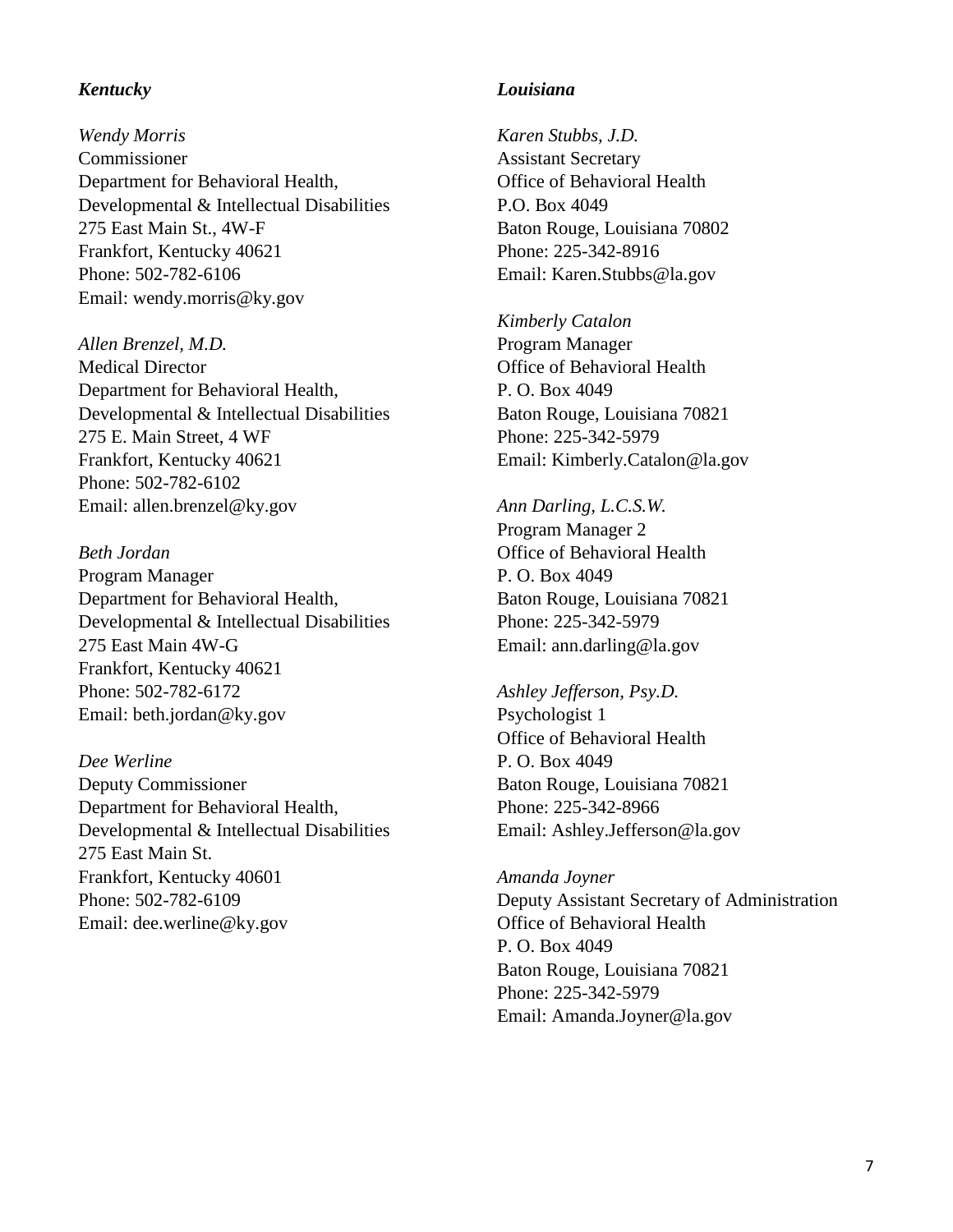#### *Maine*

*Jessica Pollard* **Director** Maine Department of Health and Human Services #11 State House Station 41 Anthony Avenue Augusta, Maine 04330 Phone: 207-907-9128 Email: jessica.pollard@maine.gov

*Christie Goodman* Maine Department of Health and Human Services 41 Anthony Avenue Augusta, Maine 04330 Phone: 207-287-2595 Email: christie.goodman@maine.gov

#### *Maryland*

*Lisa Burgess, M.D.* Acting Deputy Secretary for Behavioral Health Behavioral Health Administration Spring Grove Hospital Center 55 Wade Avenue Catonsville, Maryland 21228 Phone: 443-804-6886 Email: lisaa.burgess@maryland.gov

#### *William Frey*

Vice President Westat 1600 Research Boulevard Rockville, Maryland 20850 Phone: 301-610-5198 Email: williamfrey@westat.com

#### *Jennifer Howes*

Office of the Deputy Director of Operations Behavioral Health Administration 55 Wade Avenue Spring Grove Hospital Center - Mitchell Bldg. Catonsville, Maryland 21228 Phone: 410-402-8319 Email: Jennifer.Howes@maryland.gov

*Jarnee Riley* Associate Director Westat 1600 Research Boulevard Rockville, Maryland 20850 Phone: 240-453-2724 Email: rileyj@westat.com

#### *Massachusetts*

*Brooke Doyle* Deputy Commissioner Massachusetts Department of Mental Health 25 Staniford St. Boston, Massachusetts 02114 Phone: 617-626-8097 Email: Brooke.Doyle@Massmail.state.ma.us

*Kathy Sanders, M.D.* Deputy Commissioner/State Medical Director Massachusetts Department of Mental Health 25 Staniford Street Boston, Massachusetts 02114 Phone: 617-626-8059 Email: kathy.sanders@massmail.state.ma.us

#### *Michigan*

*George Mellos, M.D.* Deputy Director Behavioral Health & Developmental Disabilities Administration 320 S. Walnut St. Lewis Cass Bldg. 5th Floor Ex Lansing, Michigan 48913 Phone: 517-335-0196 Email: mellosg@michigan.gov

*Kimberly Batsche-McKenzie* **Director** Mental Health Services to Children and Families 235 S. Grand Ave., Suite 1310 Lansing, Michigan 48933 Phone: 517-241-5765 Email: batsche-mckenziek@michigan.gov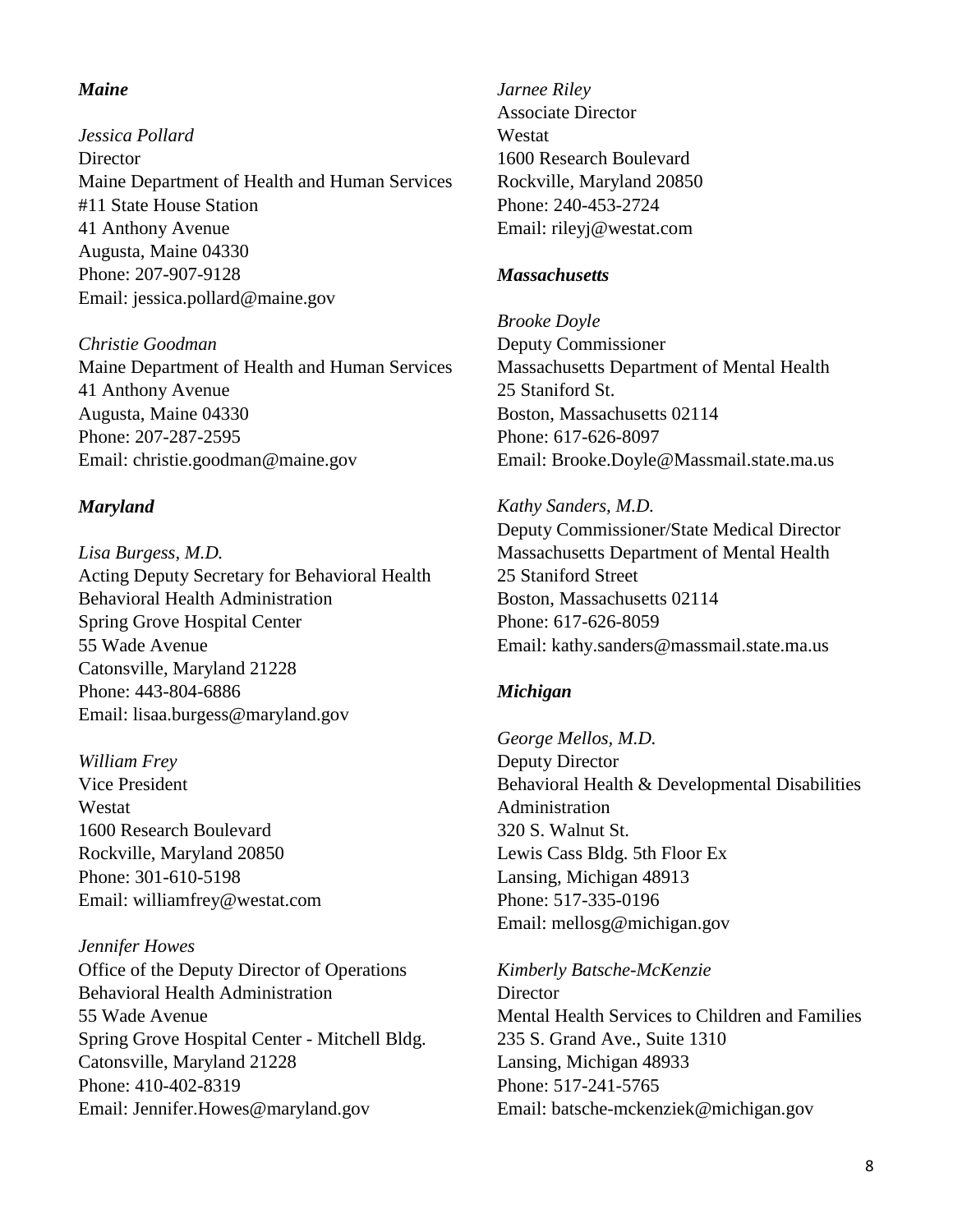*Debra Pinals, M.D.* Medical Director of Behavioral Health and Forensic Programs Behavioral Health & Developmental Disabilities Administration 320 S Walnut St Lansing, Michigan 48913 Phone: 517-256-4115 Email: PinalsD@michigan.gov

#### *Minnesota*

*Kylee Stevens, M.D.* Executive Medical Director Department of Human Services, Direct Care and Treatment 444 Lafayette Rd N St. Paul, Minnesota 55101 Phone: 651-431-3684 Email: kyleeann.s.stevens@state.mn.us

#### *Mississippi*

*Diana Mikula* Executive Director Mississippi Department of Mental Health 239 North Lamar Street 1101 Robert E. Lee Bldg. Jackson, Mississippi 39201 Phone: 601-359-6260 Email: diana.mikula@dmh.ms.gov

*Sandra Parks, M.C.P.* Children and Youth Division Director Mississippi Department of Mental Health 239 N. Lamar St. 1101 Robert E. Lee Bldg. Jackson, Mississippi 39201 Phone: 601-572-4250 Email: sandra.parks@dmh.ms.gov

#### *Missouri*

*Rick Gowdy, Ph.D.* Deputy Director Division of Behavioral Health 1706 E Elm St. Jefferson City, Missouri 65101 Phone: 5737519499 Email: rick.gowdy@dmh.mo.gov

*Jeanette Simmons, Psy.D.* Director of Forensic Services Division of Behavioral Health 1706 E Elm St. Jefferson City, Missouri 65101 Phone: 573-751-9647 Email: jeanette.simmons@dmh.mo.gov

*Angeline Stanislaus, M.D.* Chief Medical Director, Adult Services Division of Behavioral Health 1706 East Elm Street Jefferson City, Missouri 65101 Phone: 573-526-3879 Email: angeline.stanislaus@dmh.mo.gov

#### *Nebraska*

*Sheri Dawson, R.N.* **Director** Division of Behavioral Health 301 Centennial Mall South NSOB 3rd Floor Lincoln, Nebraska 68509 Phone: 402-471-7856 Email: sheri.dawson@nebraska.gov

#### *Nevada*

*Stephanie Woodard, Psy.D.* DHHS Senior Advisor on Behavioral Health Division of Public and Behavioral Health 4126 Technology Way, Suite 200 Carson City, Nevada 89706 Phone: 209-747-2486 Email: swoodard@health.nv.gov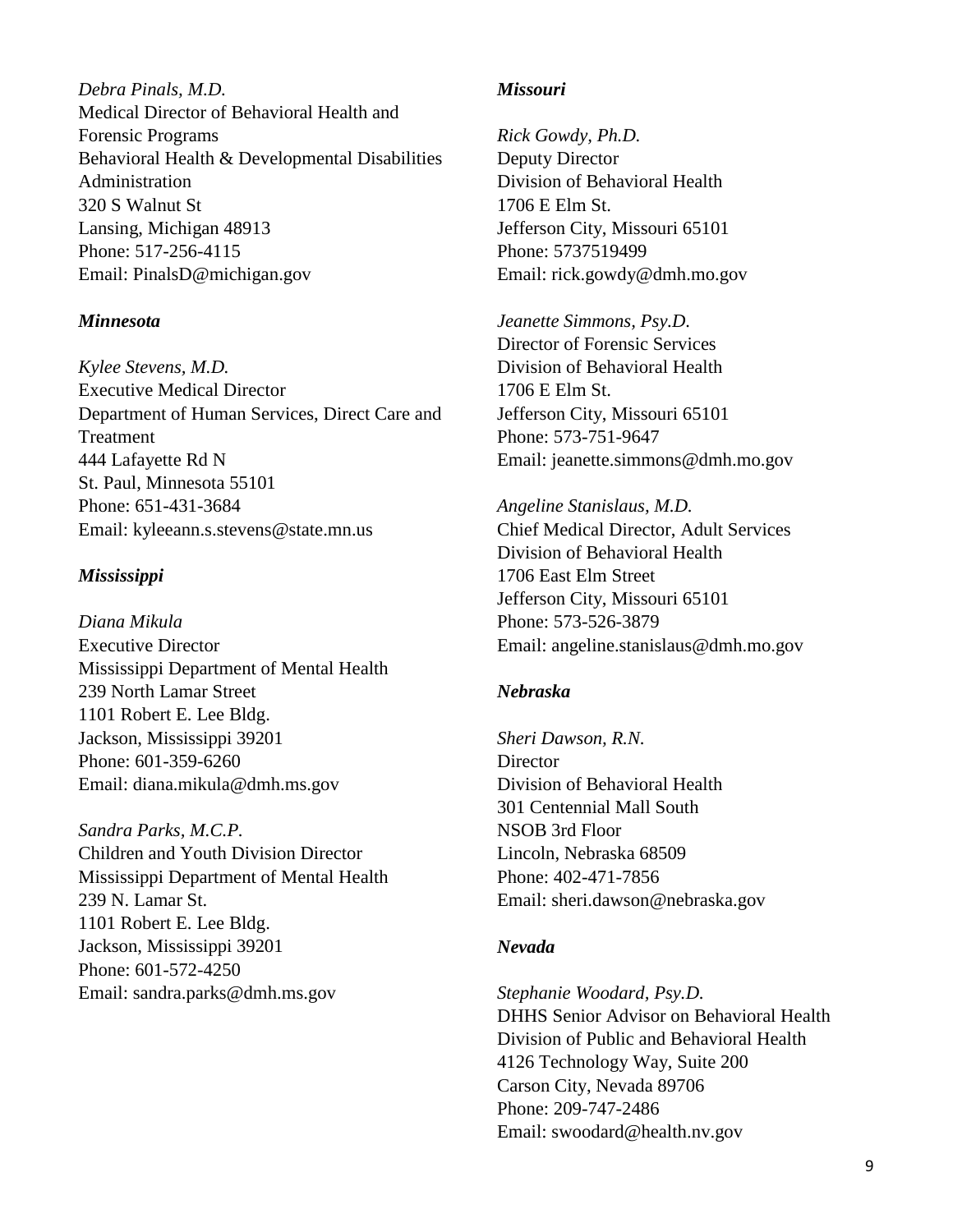*Dawnmarie Yohey, M.F.T., L.C.A.D.C., C.P.P.1.* Clinical Program Planner 1 Division of Public and Behavioral Health 4126 Technology Way Reno, Nevada 89706 Phone: 775-684-3217 Email: dyohey@health.nv.gov

#### *New Hampshire*

*Julianne Carbin, M.S.W* **Director** Mental Health Services 105 Pleasant St Concord, New Hampshire 03301 Phone: 603-271-8378 Email: julianne.carbin@dhhs.nh.gov

#### *New Jersey*

*Valerie Mielke, M.S.W.* Assistant Commissioner Division of Mental Health and Addiction Services 5 Commerce Way, Suite 100, PO Box 362 Trenton, New Jersey 08625 Phone: 609-438-4352 Email: valerie.mielke@dhs.nj.gov

#### *Jenna Caccese*

Acute Care Project Specialist Division of Mental Health and Addiction Services 5 Commerce Way Hamilton, New Jersey 08691 Phone: 646-423-3189 Email: jenna.caccese@dhs.nj.gov

#### *Morris Friedman, C.P.A., M.B.A.*

Chief Financial Officer Divsion of Mental Health and Addiction Services 5 Commerce Way Hamilton, New Jersey 08625 Phone: 609-438-4235 Email: Morris.Friedman@dhs.nj.gov

*Mollie Greene* Assistant Commissioner Children's System of Care Department of Children and Families 50 East State Street, 3rd Floor Trenton, New Jersey 8625 Phone: 609-888-7200 Email: Mollie.Greene@dcf.nj.gov

*Christopher Morrison* Assistant Commissioner Division of Mental Health and Addiction Services 5 Commerce Way Hamilton, New Jersey 08691 Phone: 609-567-7365 Email: chris.morrison@doh.nj.gov

#### *New Mexico*

*Caroline Bonham, M.D.* Medical Director New Mexico Behavioral Health Services Division MSC 09 5030 University of New Mexico Albuquerque, New Mexico 87131 Phone: 505-272-6238 Email: cbonham@salud.unm.edu

#### *New York*

*Ann Sullivan, M.D.* Commissioner New York Office of Mental Health 44 Holland Avenue Albany, New York 12229 Phone: 518-474-4403 Email: ann.sullivan@omh.ny.gov

*Amanda Saake* Special Assistant to Commissioner New York Office of Mental Health 44 Holland Ave Albany, New York 12229 Phone: 518-473-6579 Email: amanda.saake@omh.ny.gov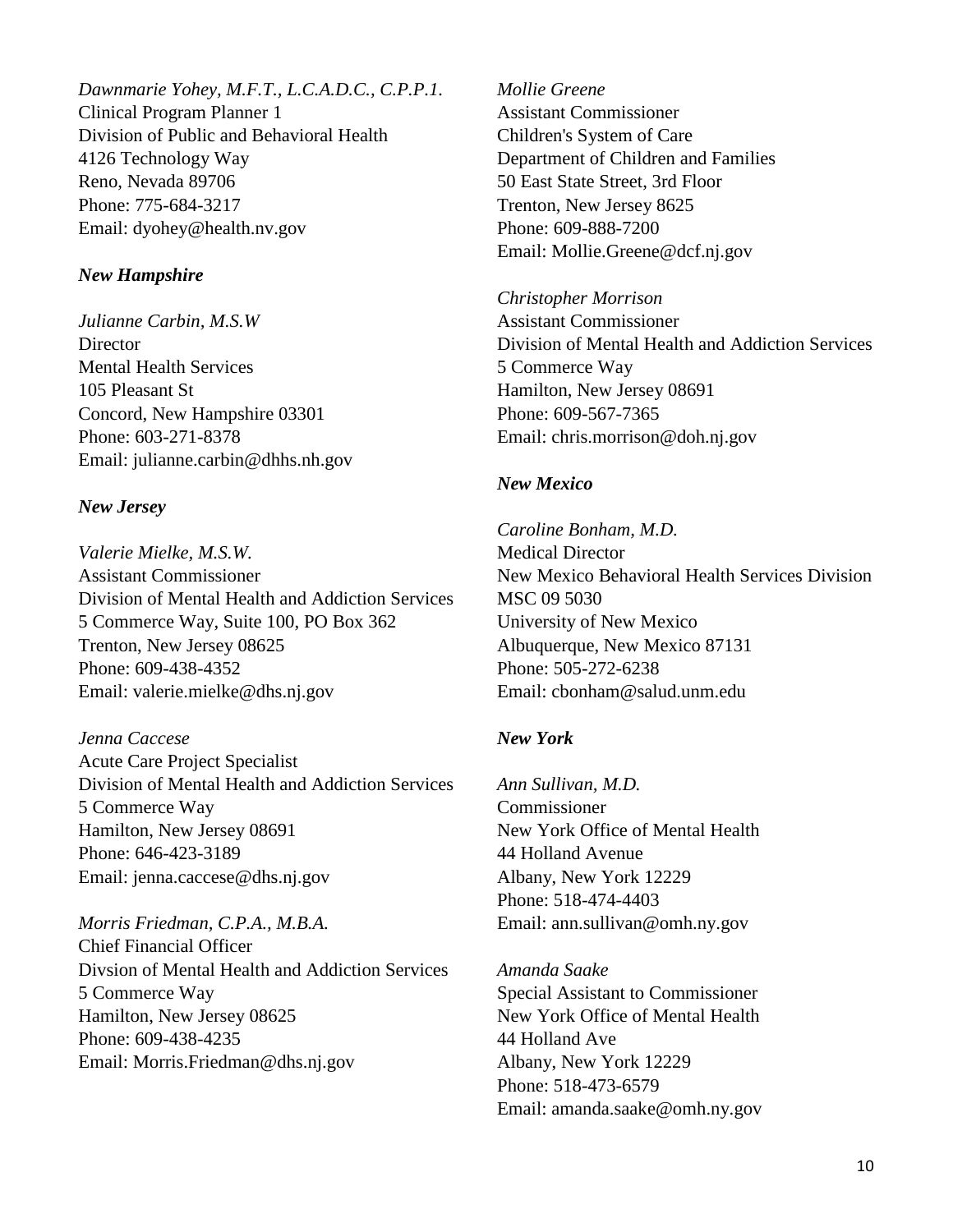#### *North Carolina*

*Kody Kinsley* Deputy Secretary NC Division of Mental Health Developmental Disabilities and Substance Abuse Services 3001 Mail Service Center Raleigh, North Carolina 27699 Phone: 919-715-2019 Email: kody.kinsley@dhhs.nc.gov

*Peter Barboriak, M.D., Ph.D.* Director of Forensic Services Broughton Hospital 1000 South Sterling Street Morganton, North Carolina 28655 Phone: 828-493-8669 Email: peter.barboriak@dhhs.nc.gov

#### *Karen Burkes*

Assistant Director and COO Division of Mental Health, Developmental Disabilities, and Substance Abuse Services 3001 Mail Service Center Raleigh, North Carolina 27699 Phone: 919-715-2083 Email: Karen.Burkes@dhhs.nc.gov

*Debbie Webster, M.S.* Mental Health Program Manager Division of Mental Health, Developmental Disabilities, and Substance Abuse Services 3004 Mail Service Center Raleigh, North Carolina 27699 Phone: 919-715-2373 Email: debbie.webster@dhhs.nc.gov

#### *North Dakota*

*Pamela Sagness* **Director** Behavioral Health Division 1237 W Divide Ave, Suite 1C Bismarck, North Dakota 58501 Phone: 701-328-8824 Email: psagness@nd.gov

#### *Oklahoma*

*Carrie Slatton-Hodges* Deputy Commissioner of Treatment and Recovery Oklahoma Department of Mental Health and Substance Abuse Services 2000 N. Classen Blvd. 2-600 Oklahoma City, Oklahoma 73106 Phone: 405-248-9202 Email: chodges@odmhsas.org

#### *Heath Hayes*

Director of Peer Programming and Integration Oklahoma Department of Mental Health and Substance Abuse Services 2000 N Classen Blvd Oklahoma City, Oklahoma 73106 Phone: 405-315-2079 Email: Heath.Hayes@odmhsas.org

*Sheamekah Williams* Senior Director Oklahoma Systems of Care Oklahoma Department of Mental Health and Substance Abuse Services 2000 N. Classen Blvd., Ste. 2-600 Oklahoma City, Oklahoma 73106 Phone: 405-248-9393 Email: sxwilliams@odmhsas.org

#### *Oregon*

*Steve Allen* Behavioral Health Director Oregon Health Authority Health Systems Division 500 Summer St NE Salem, Oregon 97301 Phone: 503-449-7643 Email: steven.j.allen@dhsoha.state.or.us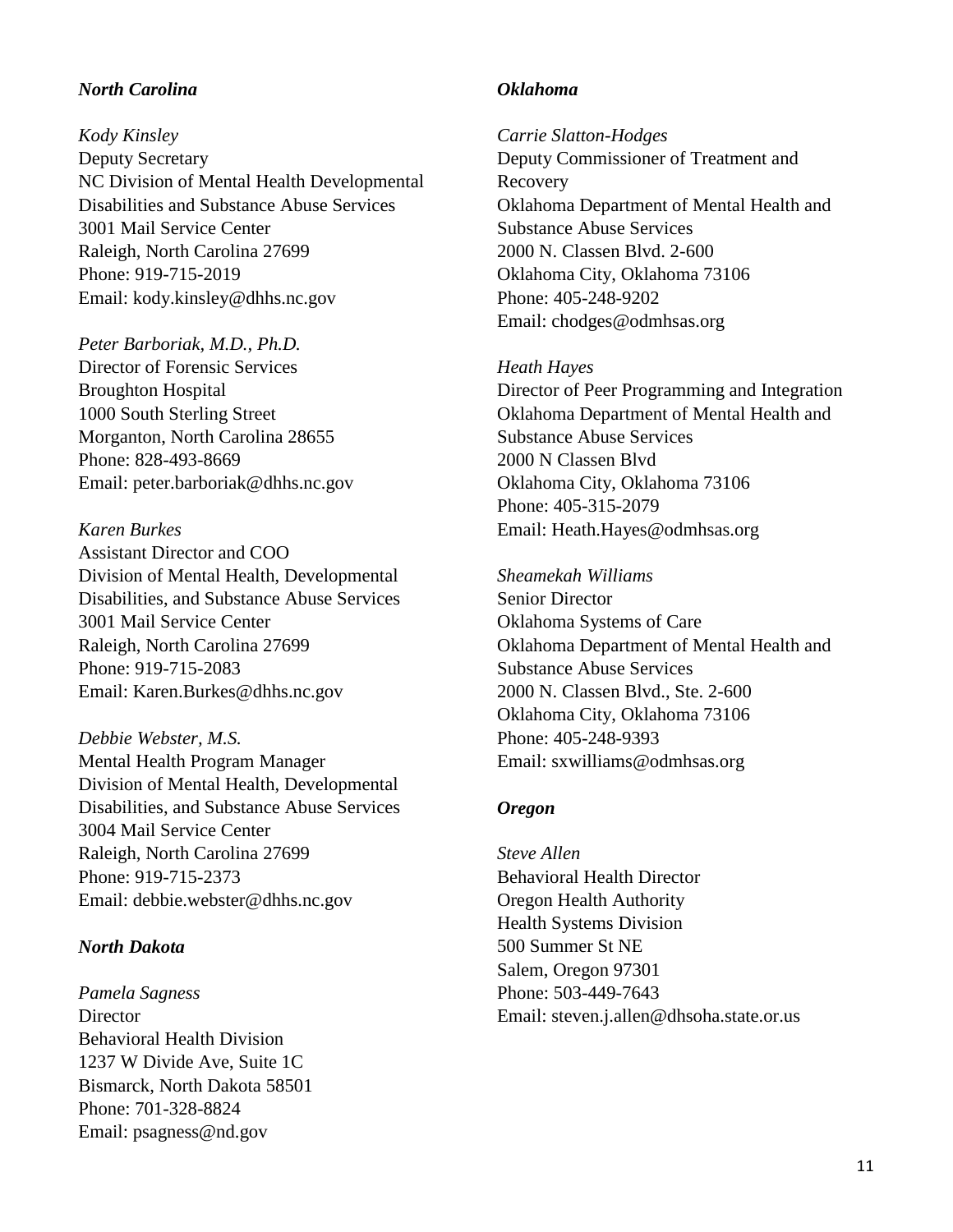*Alison Bort, J.D., Ph.D.* Executive Director Psychiatric Security Review Board 610 SW Alder St, Suite 420 Portland, Oregon 97205 Phone: 503-229-5596 Email: alison.bort@oregon.gov

*Brandy Hemsley* Director of Consumer Activities

Oregon Health Authority Health Systems Division Barbara Roberts Building 500 Summer St NE - E86 Salem, Oregon 97301 Phone: 503-945-6190 Email: brandy.l.hemsley@dhsoha.state.or.us

*Tyler Jones, M.D., F.A.P.A.* Chief Medical Officer

Oregon State Hospital 2600 Center St NE Salem, Oregon 97301 Phone: 541-680-2522 Email: tyler.jones@state.or.us

#### *Pennsylvania*

*Valerie Vicari* Acting Deputy Secretary Office of Mental Health and Substance Abuse **Services** 303 Walnut Street Commonwealth Tower, 11th Floor Harrisburg, Pennsylvania 17101 Phone: 717-787-6443 Email: vavicari@pa.gov

#### *Puerto Rico*

*Suzanne Roig* Administrator Mental Health and Anti-Addiction Services Administration PO Box 607087 Bayamn, Puerto Rico 00960 Phone: 787-763-7575 ext 1226 Email: sroig@assmca.pr.gov

*Luis Pedraza*

**Director** Federal Programs & Planning Office Mental Health and Anti-Addiction Services Administration PO Box 607087 Bayamon, Puerto Rico 00960 Phone: 787-763-7575 Email: lpedraza@assmca.pr.gov

#### *Rhode Island*

*Rebecca Boss* **Director** Department of Behavioral Healthcare, Developmental Disabilities & Hospitals 41 West Road Cranston, Rhode Island 02920 Phone: 401-300-2827 Email: rebecca.boss@bhddh.ri.gov

*Kate Breslin Harden* Chief Legal Department of Behavioral Healthcare, Developmental Disabilities & Hospitals 41 West Road Cranston, Rhode Island 02920 Phone: 4014622339 Email: Kate.BreslinHarden@bhddh.ri.gov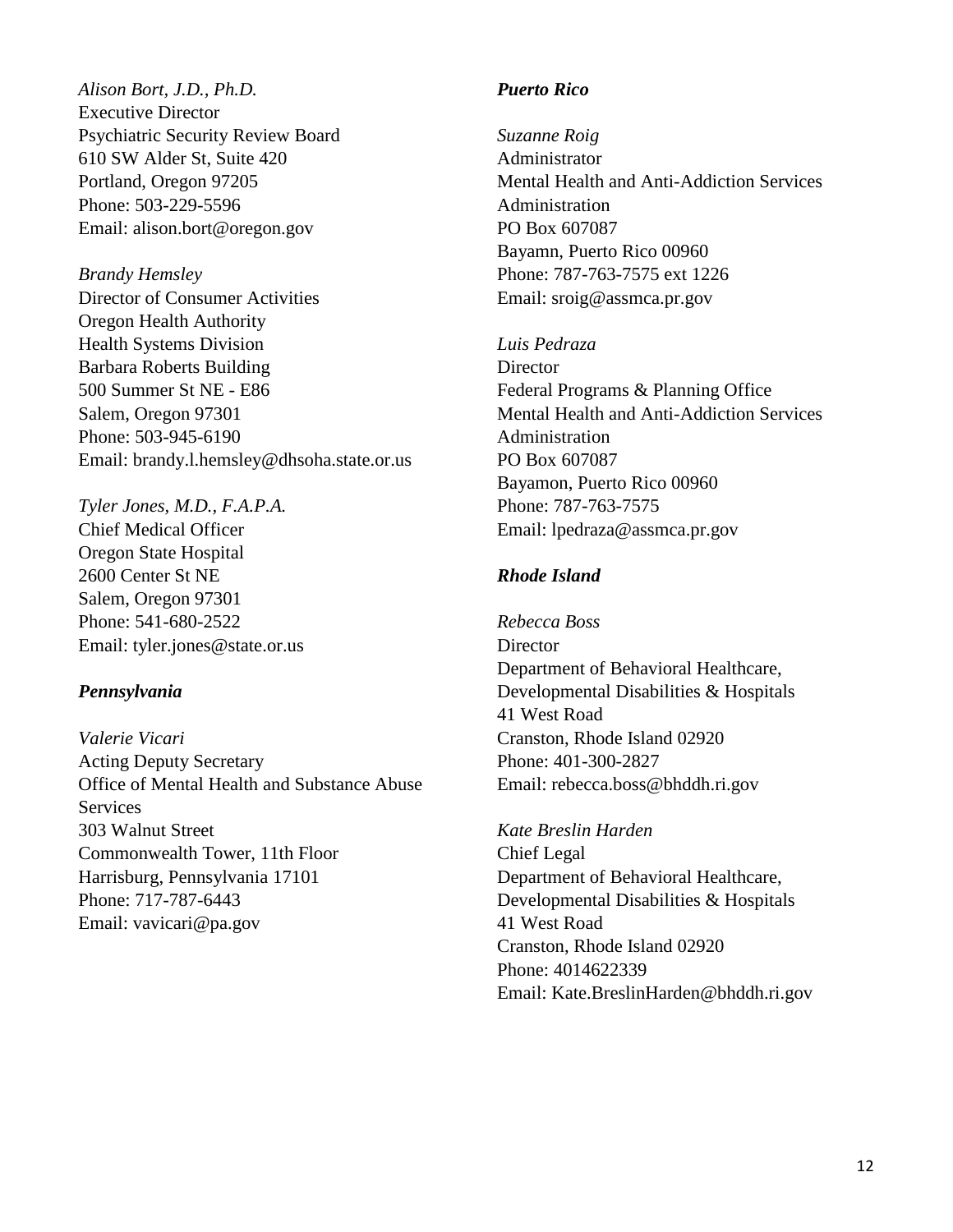*Brian Daly, M.D.* Chief Medical Officer Department of Behavioral Healthcare, Developmental Disabilities & Hospitals 41 West Road Cranston, Rhode Island 02920 Phone: 401-462-3456 Email: brian.daly@bhddh.ri.gov

#### *South Carolina*

*Mark Binkley, J.D.* Interim State Director SC Department of Mental Health 2414 Bull Street Columbia, South Carolina 29202 Phone: 803-898-8319 Email: mark.binkley@scdmh.org

#### *Tennessee*

*Marie Williams* Commissioner Mental Health and Substance Abuse Services 500 Deaderick Street 6th Floor, Andrew Jackson Building Nashville, Tennessee 37243 Phone: 615-532-6503 Email: Marie.Williams@tn.gov

#### *Lisa Ragan*

Director of Consumer Affairs and Peer Recovery Services Mental Health and Substance Abuse Services Andrew Jackson Building 500 Deaderick Street Nashville, Tennessee 37243 Phone: 615-828-3460 Email: lisa.ragan@tn.gov

*Bo Turner, Ph.D., F.A.C.H.E.* Deputy Commissioner Mental Health and Substance Abuse Services 500 Deaderick Street Nashville, Tennessee 37243 Phone: 615-532-5006 Email: Bo.Turner@tn.gov

*Matt Yancey* Deputy Commissioner Mental Health and Substance Abuse Services 500 Deaderick St. Andrew Jackson Bldg. 6th Floor Nashville, Tennessee 37243 Phone: 615-253-3051 Email: matt.yancey@tn.gov

#### *Texas*

*Sonja Gaines* Deputy Executive Commissioner Texas Health & Human Service Commission 4900 N. Lamar Blvd Austin, Texas 78751 Phone: 512-487-3417 Email: sonja.gaines@hhsc.state.tx.us

#### *Trina Ita*

Associate Commissioner Texas Health & Human Service Commission 6330 E Hwy 290 Austin, Texas 78723 Phone: 512-380-4982 Email: trina.ita01@hhsc.state.tx.us

#### *Mike Maples*

Deputy Executive Commissioner for the Health and Specialty Care System Texas Health & Human Service Commission 701 W 51st Street Mail Code E619 Austin, Texas 78751 Phone: 512-438-2165 Email: mike.maples@hhsc.state.tx.us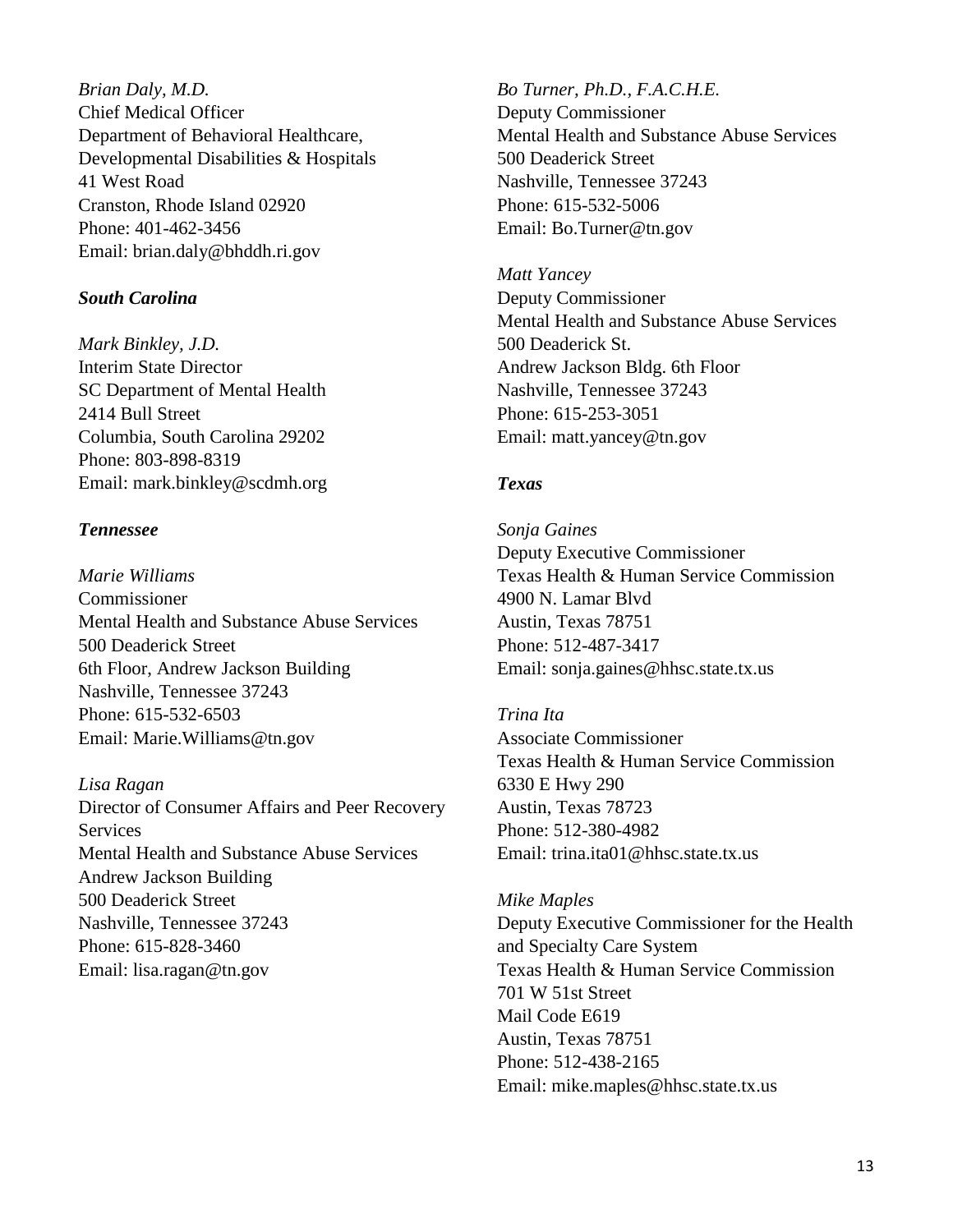*Rishi Sawhney, M.D.* Community Behavioral Health Medical Director Texas Health & Human Service Commission 6330 E Hwy 290, Suite 360.02 Austin, Texas 78723 Phone: 512-380-4986 Email: rishi.sawhney@hhsc.state.tx.us

#### *Dena Stoner*

Director I - Innovation Strategy Texas Health & Human Service Commission 8317 Cross Park Drive Austin, Texas 78754 Phone: 512-838-4303 Email: dena.stoner@hhsc.state.tx.us

#### *Utah*

*Douglas Thomas, M.S.W., L.C.S.W.* **Director** Division of Substance Abuse and Mental Health 195 N 1950 W Salt Lake City, Utah 84116 Phone: 801-707-6729 Email: dothomas@utah.gov

*Jeremy Christensen* Assistant Director Adult Mental Health Division of Substance Abuse and Mental Health 195 N 1950 W Salt Lake City, Utah 84116 Phone: 801-419-3192 Email: jeremy@utah.gov

*Eric Tadehara* Children, Youth, & Families Program Administrator Division of Substance Abuse and Mental Health 195 N 1950 W Salt Lake City, Utah 84116 Phone: 801-699-0895 Email: erictadehara@utah.gov

#### *Vermont*

*Sarah Squirrell, M.S.* Commissioner Vermont Department of Mental Health 280 State Drive, NOB 2 North Waterbury, Vermont 05671 Phone: 802-241-0090 Email Sarah.Squirrel@vermont.gov

*Laurel Omland*

Director, Child, Adolescent & Family Unit Vermont Department of Mental Health 280 State Dr, NOB 2 North Waterbury, Vermont 05671 Phone: 802-241-0137 Email: laurel.omland@vermont.gov

#### *Virginia*

*Mira Signer* Deputy Chief Commissioner Department of Behavioral Health & Developmental Services Commissioner's Office 1220 Bank Street Richmond, Virginia 23219 Phone: 804-786-3922 Email: mira.signer@dbhds.virginia.gov

*Daniel Herr* Deputy Commissioner for Facility Services Department of Behavioral Health and Developmental Services PO Box 1797 Richmond, Virginia 23218 Phone: 804-356-2200 Email: daniel.herr@dbhds.virginia.gov

*Beth Stroul* President Management & Training Innovations 7417 Seneca Ridge Drive, Suite 100 McLean, Virginia 22102 Phone: 703-448-7570 Email: bstroul@mtiworld.com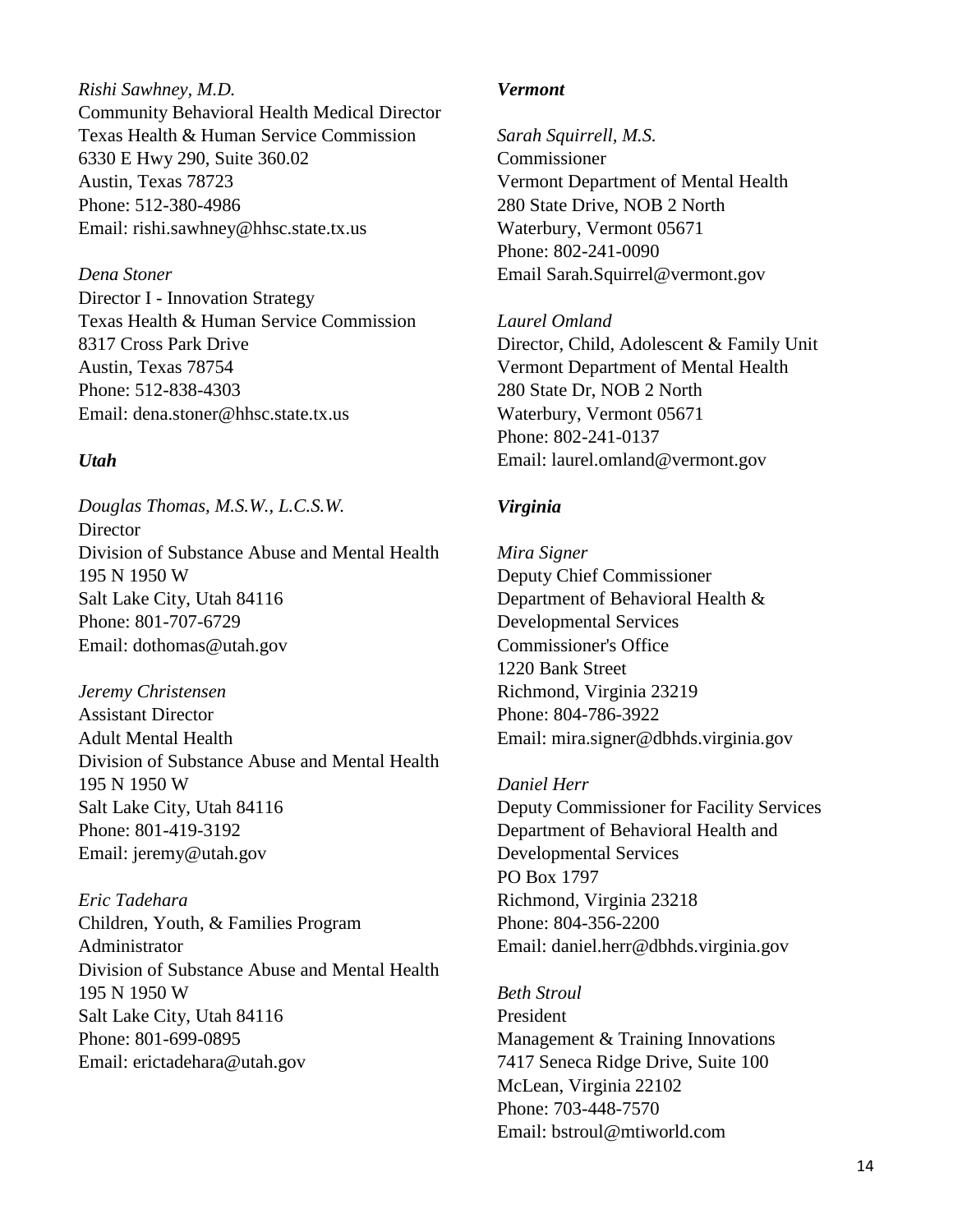*Ioana Ungureanu* Senior Analyst, Public and Behavioral Health Integration ASTHO 2231 Crystal Dr., Suite 450 Arlington, Virginia 22202 Phone: 248-659-2504 Email: iungureanu@astho.org

#### *Washington*

*Keri Waterland, Ph.D., M.A.O.B.* Assistant Director Health Care Authority Division of Behavioral Health and Recovery PO Box 45502 626 8th Avenue SE Olympia, Washington 98504 Phone: 360-725-5252 Email: keri.waterland@hca.wa.gov

*Jennifer Bliss* Senior Manager, Consumer Partnership Health Care Authority Division of Behavioral Health and Recovery PO Box 42730 626 8th Avenue SE Olympia, Washington 98504 Phone: 360-725-2097 Email: jennifer.bliss@hca.wa.gov

*Rachel Burke* Children's Mental Health Policy Lead Health Care Authority Division of Behavioral Health and Recovery 626 8th Ave SE Olympia, Washington 98501 Phone: 360-725-5276 Email: rachel.burke@hca.wa.gov

*Diana Cockrell* Section Manager Health Care Authority Division of Behavioral Health and Recovery 626 8th Ave SE Olympia, Washington 98501 Phone: 360-725-9974 Email: diana.cockrell@hca.wa.gov

*Taku Mineshita* Well-Being Unit Supervisor Health Care Authority Division of Behavioral Health and Recovery 1115 Washington St SE Olympia, Washington 98504 Phone: 360-902-7928 Email: taku.mineshita@dcyf.wa.gov

#### *West Virginia*

*Christina Mullins* Commissioner West Virginia Department of Health and Human Resources 350 Capitol Street, Room 350 Charleston, West Virginia 25301 Phone: 304-356-4771 Email: Christina.R.Mullins@wv.gov

*Nikki Tennis* Director, Children's Services West Virginia Department of Health and Human **Resources** 350 Capitol Street, Room 350 Charleston, West Virginia 25301 Phone: 304-356-4796 Email: Nikki.A.Tennis@wv.gov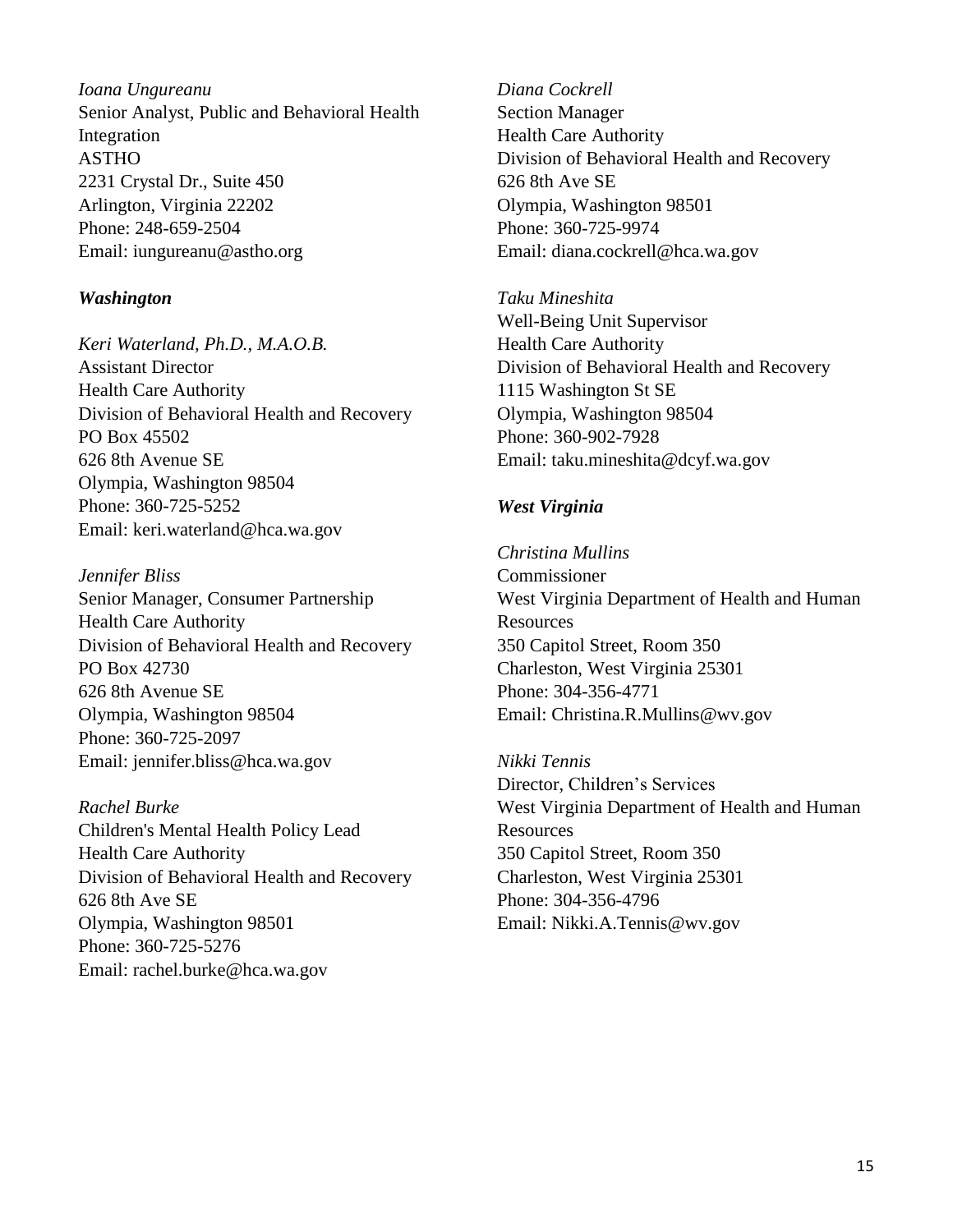#### *Wisconsin*

*Joyce Allen, M.S.W.* **Director** Bureau of Prevention, Treatment & Recovery 1 W. Wilson St., Room 850 Madison, Wisconsin 53707 Phone: 608-266-1351 Email: Joyce.Allen@wisconsin.gov

*Jessica Andrews* Institution Treatment Director Winnebago Mental Health Institute PO Box 9 Winnebago, Wisconsin 54935 Phone: 920-235-4910 Email: Jessica.Andrews@wi.gov

*Beth Dodsworth* Director, Bureau of Community Forensic Services Bureau of Prevention, Treatment & Recovery 1 West Wilson St. Madison, Wisconsin 53707 Phone: 608-267-7705 Email: beth.dodsworth@wisconsin.gov

#### *Wyoming*

*Brenda Stout* Medicaid Benefit Quality Control Manager Healthcare Financing Division 6101 Yellowstone Rd., Suite 210 Cheyenne, Wyoming 82002 Phone: 307-777-2896 Email: brenda.stout1@wyo.gov

#### *NRI Staff*

*Tim Knettler, M.B.A, C.A.E.* Executive Director/CEO NASMHPD Research Institute 3141 Fairview Park Dr. Falls Church, Virginia 22042 Phone: 703-738-8160 Email: tknettler@nri-inc.org

*Ted Lutterman* Senior Director Government Research NASMHPD Research Institute 3141 Fairview Park Dr. Falls Church, Virginia 22042 Phone: 703-738-8164 Email: ted.lutterman@nri-inc.org

*David Morrissette* Consultant NASMHPD Research Institute 3141 Fairview Park Dr. Falls Church, Virginia 22042 Phone: 301-792-3050 Email: david.morrissette55@gmail.com

*Kristin Neylon, M.A.* Senior Project Associate NASMHPD Research Institute 3141 Fairview Park Dr. Falls Church, Virginia 22042 Phone: 703-738-8174 Email: kristin.neylon@nri-inc.org

*Lance Washington* Manager NASMHPD Research Institute 3141 Fairview Park Dr. Falls Church, Virginia 22042 Phone: 202-817-8526 Email: lwashington@nri-inc.org

#### *NASMHPD Staff*

*Brian Hepburn, M.D.* Executive Director NASMHPD 66 Canal Center Plaza, Suite 302 Alexandria, Virginia 22314 Phone: 703-739-9333 Email: brian.hepburn@nasmhpd.org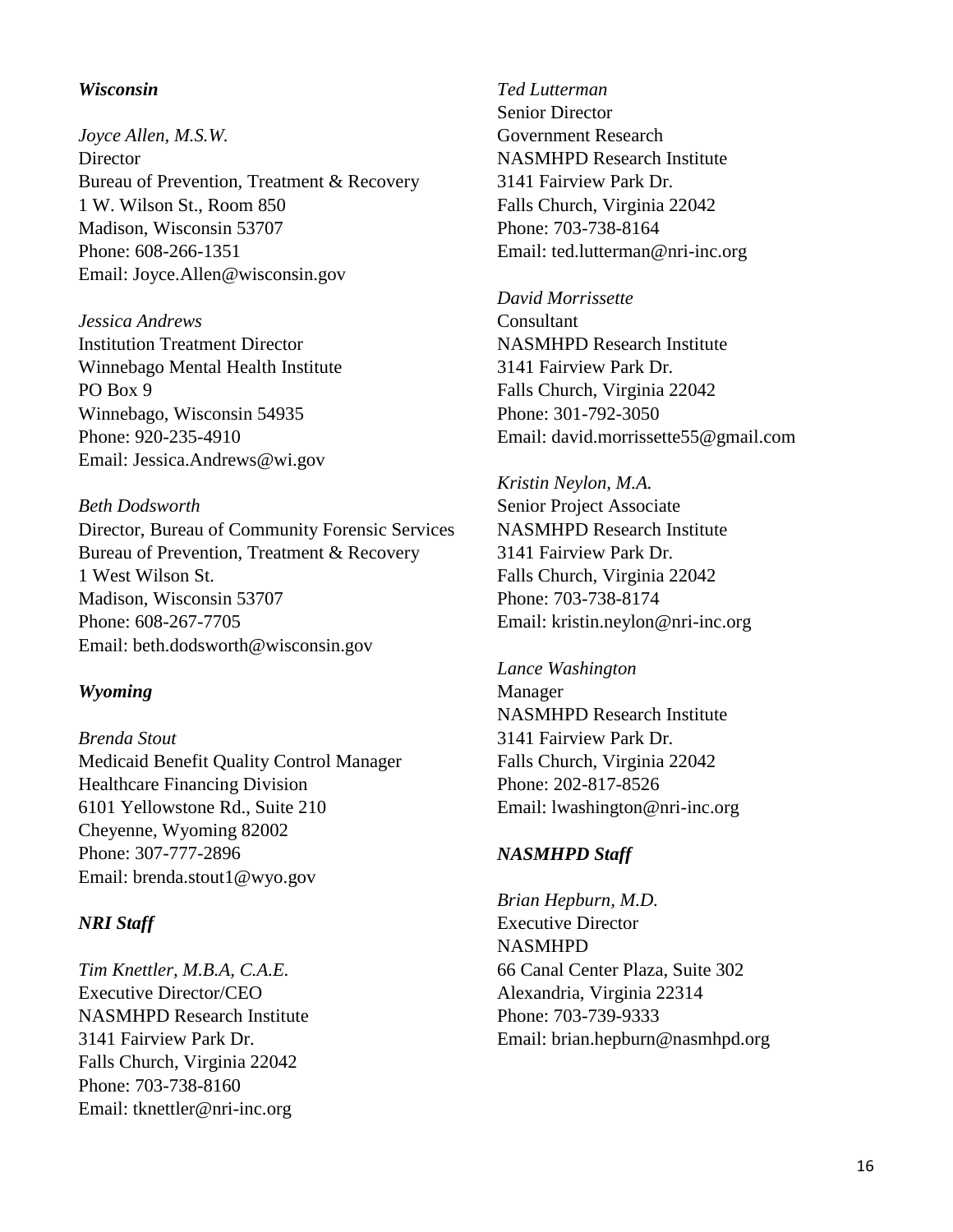*Shina Animasahun* IT Manager NASMHPD 66 Canal Center Plaza, Suite 302 Alexandria, Virginia 22314 Phone: 703-682-5193 Email: shina.animasahun@nasmhpd.org

*Genna Bloomer, M.P.H* TA Research Associate NASMHPD 66 Canal Center Plaza, Suite 302 Alexandria, Virginia 22314 Phone: 603-686-1709 Email: genna.bloomer@nasmhpd.org

*Joan Gillece, Ph.D.* **Director** Center for Innovation in Behavioral Health Policy and Practice NASMHPD 66 Canal Center Plaza, Suite 302 Alexandria, Virginia 22314 Phone: 703-739-9333 Email: joan.gillece@nasmhpd.org

*Robert Glover, Ph.D.* Former Executive Director NASMHPD 66 Canal Center Plaza, Ste 302 Alexandria, Virginia 22314 Phone: 703-739-9333 Email: bob.glover@nasmhpd.org

*Stuart Gordon, J.D.* **Director** Policy and Communications NASMHPD 66 Canal Center Plaza, Suite 302 Alexandria, Virginia 22314 Phone: 716-994-4029 Email: stuart.gordon@nasmhpd.org *Meighan Haupt, M.S.* Chief of Staff NASMHPD 66 Canal Center Plaza, Suite 302 Alexandria, Virginia 22314 Phone: 703-682-5181 Email: meighan.haupt@nasmhpd.org

*Leah Holmes-Bonilla, M.A.* Senior TA/Training Advisor NASMHPD 66 Canal Center Plaza, Suite 302 Alexandria, Virginia 22314 Phone: 703-975-3885 Email: leah.holmes-bonilla@nasmhpd.org

*Christy Malik, M.S.W.* Senior Policy Associate NASMHPD 66 Canal Center Plaza, Suite 302 Alexandria, Virginia 22314 Phone: 703-682-5781 Email: christy.malik@nasmhpd.org

*Kelle Masten* Senior Project Associate NASMHPD 66 Canal Center Plaza, Suite 302 Alexandria, Virginia 22314 Phone: 703-683-5187 Email: kelle.masten@nasmhpd.org

*Jeremy McShan* Program Manager Center for Innovation in Behavioral Health Policy and Practice NASMHPD 66 Canal Center Plaza, Suite 302 Alexandria, Virginia 22314 Phone: 703-682-7555 Email: jeremy.mcshan@nasmhpd.org